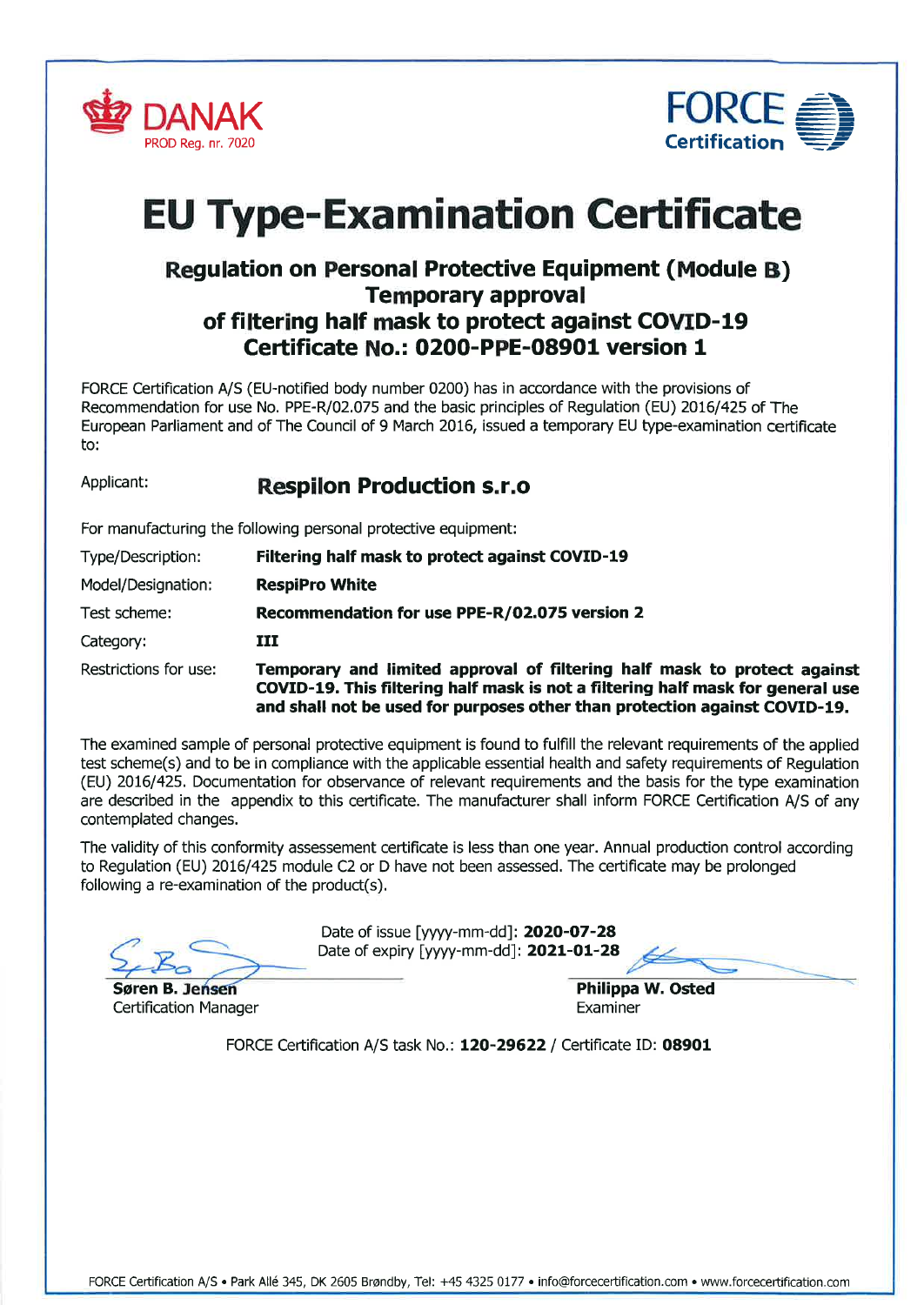## Appendix to EU type-examination certificate Temporary and limited approval of filtering half mask to protect against COVID-19



Page 1 of 3

Certificate No.: 0200-PPE-08901 version <sup>1</sup> Issued by FORCE Certification A/S - EU-notified body number 0200

| <b>Manufacturer:</b>                             | Respilon Production s.r.o<br>Prikop 843/4<br>60200 Brno<br>Czech Republic                                                                                                                                                                  |  |
|--------------------------------------------------|--------------------------------------------------------------------------------------------------------------------------------------------------------------------------------------------------------------------------------------------|--|
| Identification of personal protective equipment: |                                                                                                                                                                                                                                            |  |
| Type/Description:                                | Filtering half mask to protect against COVID-19                                                                                                                                                                                            |  |
| Model/Designation:                               | RespiPro White                                                                                                                                                                                                                             |  |
| Test scheme:                                     | Recommendation for use PPE-R/02.075 version 2                                                                                                                                                                                              |  |
| Restrictions for use:                            | Temporary and limited approval of filtering half mask to protect against COVID-<br>19. This filtering half mask is not a filtering half mask for general use and shall<br>not be used for purposes other than protection against COVID-19. |  |
| Category:                                        | Ш                                                                                                                                                                                                                                          |  |

#### Design



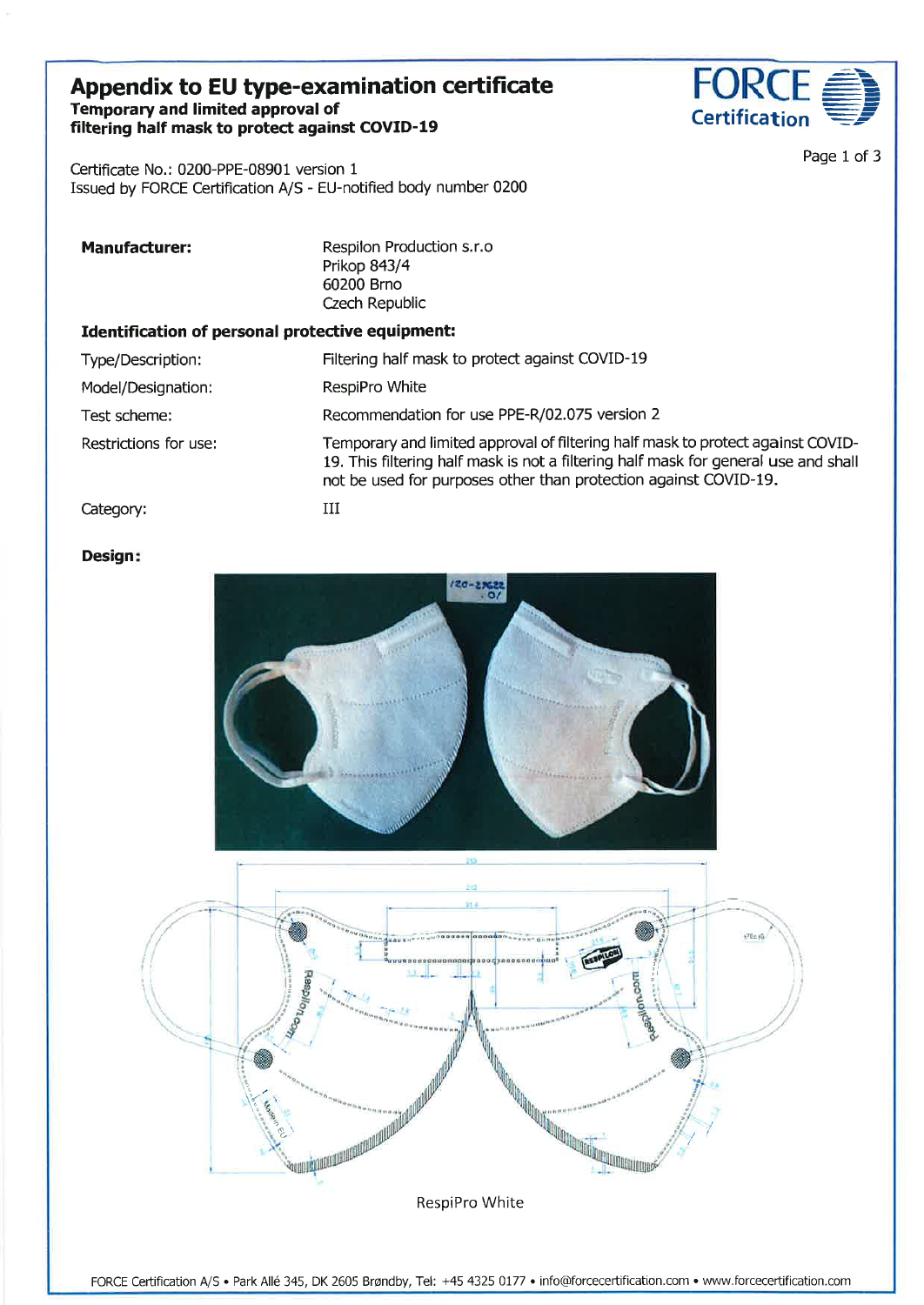# Appendix to EU type-examination certificate  $\blacksquare$   $\blacksquare$   $\blacksquare$   $\blacksquare$   $\blacksquare$ Temporary and limited approval of Appendix to EU type-examination certificate<br>
Temporary and limited approval of<br>
filtering half mask to protect against COVID-19<br>
Certification



Page 2 of 3

Certificate No.: 0200-PPE-08901 version <sup>1</sup> Issued by FORCE Certification A/S - EU-notified body number 0200

| History:               |                          |                 |             |
|------------------------|--------------------------|-----------------|-------------|
| Issue/change:          | Certificate No.:         | Certificate ID: | Issue date: |
| - Original certificate | 0200-PPE-08901 version 1 | 08901           | 2020-07-28  |

## Place(s) of Production:

| Final assembly             | <b>Address</b>                                                              |  |
|----------------------------|-----------------------------------------------------------------------------|--|
| Respilon Production s.r.o. | Tehnological Park Brno, building B3,<br>Podnikatelská 2956/6<br>612 00 Brno |  |